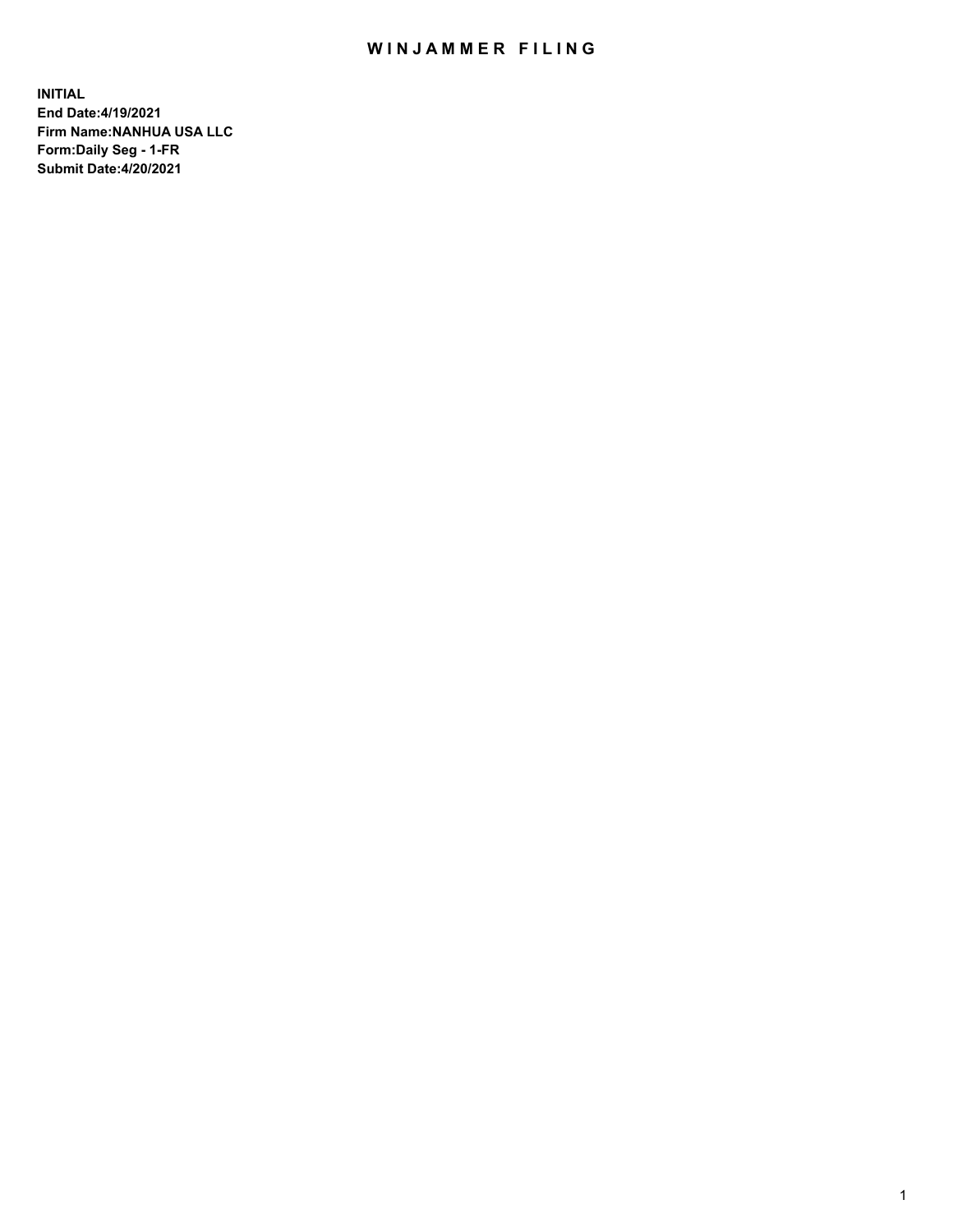## **INITIAL End Date:4/19/2021 Firm Name:NANHUA USA LLC Form:Daily Seg - 1-FR Submit Date:4/20/2021 Daily Segregation - Cover Page**

Name of Company **NANHUA USA LLC** [0010] Contact Name **Kimberley Vercoe** [0040] Contact Phone Number **+1 (312) 526-3930** [0060] Contact Email Address **Kimberley.Vercoe@nanhua-usa. com** [0065] FCM's Customer Segregated Funds Residual Interest Target (choose one): a. Minimum dollar amount: ; or **3,500,000** [8930] b. Minimum percentage of customer segregated funds required:% ; or **0** [8940] c. Dollar amount range between:and; or **0** [8950] **0** [8951] d. Percentage range of customer segregated funds required between:% and%. **0** [8960] **0** [8961] FCM's Customer Secured Amount Funds Residual Interest Target (choose one): a. Minimum dollar amount: ; or **100,000** [8970] b. Minimum percentage of customer secured funds required:% ; or **0** [8980] c. Dollar amount range between:and; or **0** [8990] **0** [8991] d. Percentage range of customer secured funds required between:% and%. **0** [9000] **0** [9001] FCM's Cleared Swaps Customer Collateral Residual Interest Target (choose one): a. Minimum dollar amount: ; or **0** [9010] b. Minimum percentage of cleared swaps customer collateral required:% ; or **0** [9020] c. Dollar amount range between:and; or **0** [9030] **0** [9031]

d. Percentage range of cleared swaps customer collateral required between:% and%. **0** [9040] **0** [9041]

Attach supporting documents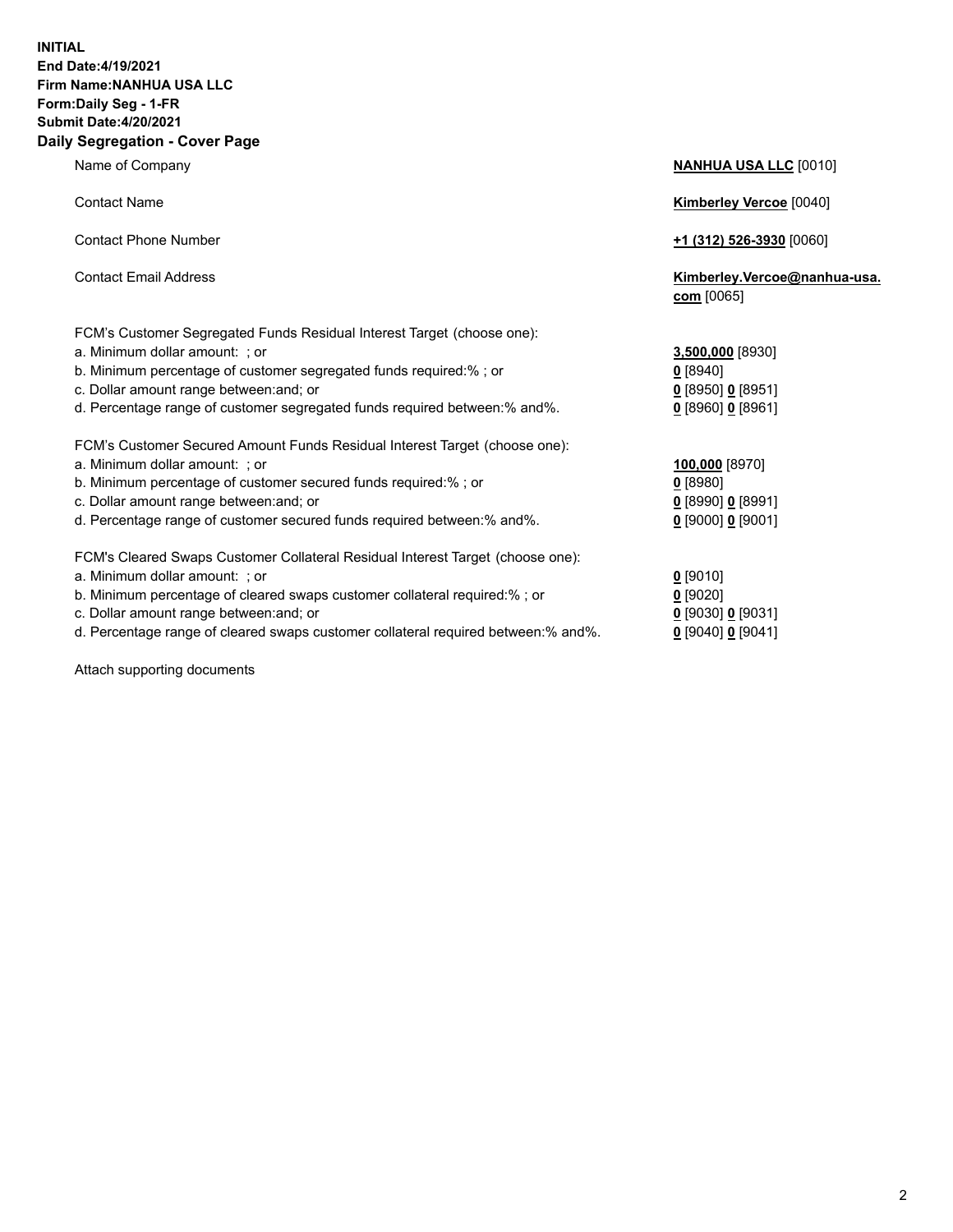**INITIAL End Date:4/19/2021 Firm Name:NANHUA USA LLC Form:Daily Seg - 1-FR Submit Date:4/20/2021**

## **Daily Segregation - Secured Amounts**

|     | Foreign Futures and Foreign Options Secured Amounts                                         |                                      |
|-----|---------------------------------------------------------------------------------------------|--------------------------------------|
|     | Amount required to be set aside pursuant to law, rule or regulation of a foreign            | $0$ [5605]                           |
|     | government or a rule of a self-regulatory organization authorized thereunder                |                                      |
| 1.  | Net ledger balance - Foreign Futures and Foreign Option Trading - All Customers             |                                      |
|     | A. Cash                                                                                     | 65,981 [5615]                        |
|     | B. Securities (at market)                                                                   | $0$ [5617]                           |
| 2.  | Net unrealized profit (loss) in open futures contracts traded on a foreign board of trade   | -30,671 [5625]                       |
| 3.  | Exchange traded options                                                                     |                                      |
|     | A. Market value of open option contracts purchased on a foreign board of trade              | $0$ [5635]                           |
|     | B. Market value of open contracts granted (sold) on a foreign board of trade                | $0$ [5637]                           |
| 4.  | Net equity (deficit) (add lines 1. 2. and 3.)                                               | 35,310 [5645]                        |
| 5.  | Account liquidating to a deficit and account with a debit balances - gross amount           | $0$ [5651]                           |
|     | Less: amount offset by customer owned securities                                            | 0 [5652] 0 [5654]                    |
| 6   | Amount required to be set aside as the secured amount - Net Liquidating Equity              | 35,310 [5655]                        |
|     | Method (add lines 4 and 5)                                                                  |                                      |
| 7.  | Greater of amount required to be set aside pursuant to foreign jurisdiction (above) or line | 35,310 [5660]                        |
|     | 6.                                                                                          |                                      |
|     | FUNDS DEPOSITED IN SEPARATE REGULATION 30.7 ACCOUNTS                                        |                                      |
| 1.  | Cash in Banks                                                                               |                                      |
|     | A. Banks located in the United States                                                       | 318,854 [5700]                       |
|     | B. Other banks qualified under Regulation 30.7                                              | 0 [5720] 318,854 [5730]              |
| 2.  | <b>Securities</b>                                                                           |                                      |
|     | A. In safekeeping with banks located in the United States                                   | $0$ [5740]                           |
|     | B. In safekeeping with other banks qualified under Regulation 30.7                          | 0 [5760] 0 [5770]                    |
| 3.  | Equities with registered futures commission merchants                                       |                                      |
|     | A. Cash                                                                                     | $0$ [5780]                           |
|     | <b>B.</b> Securities                                                                        | $0$ [5790]                           |
|     | C. Unrealized gain (loss) on open futures contracts                                         | $0$ [5800]                           |
|     | D. Value of long option contracts                                                           | 0[5810]                              |
|     | E. Value of short option contracts                                                          | 0 [5815] 0 [5820]                    |
| 4.  | Amounts held by clearing organizations of foreign boards of trade                           |                                      |
|     | A. Cash                                                                                     | $0$ [5840]                           |
|     | <b>B.</b> Securities                                                                        | $0$ [5850]                           |
|     | C. Amount due to (from) clearing organization - daily variation                             | 0[5860]                              |
|     | D. Value of long option contracts                                                           | $0$ [5870]                           |
|     | E. Value of short option contracts                                                          | 0 [5875] 0 [5880]                    |
| 5.  | Amounts held by member of foreign boards of trade                                           |                                      |
|     | A. Cash                                                                                     | 98,548 [5900]                        |
|     | <b>B.</b> Securities                                                                        | $0$ [5910]                           |
|     | C. Unrealized gain (loss) on open futures contracts                                         | -30,671 [5920]                       |
|     | D. Value of long option contracts                                                           | $0$ [5930]                           |
|     | E. Value of short option contracts                                                          | <u>0</u> [5935] <u>67,877</u> [5940] |
| 6.  | Amounts with other depositories designated by a foreign board of trade                      | $0$ [5960]                           |
| 7.  | Segregated funds on hand                                                                    | $0$ [5965]                           |
| 8.  | Total funds in separate section 30.7 accounts                                               | 386,731 [5970]                       |
| 9.  | Excess (deficiency) Set Aside for Secured Amount (subtract line 7 Secured Statement         | 351,421 [5680]                       |
|     | Page 1 from Line 8)                                                                         |                                      |
| 10. | Management Target Amount for Excess funds in separate section 30.7 accounts                 | 100,000 [5980]                       |
| 11. | Excess (deficiency) funds in separate 30.7 accounts over (under) Management Target          | 251,421 [5985]                       |
|     |                                                                                             |                                      |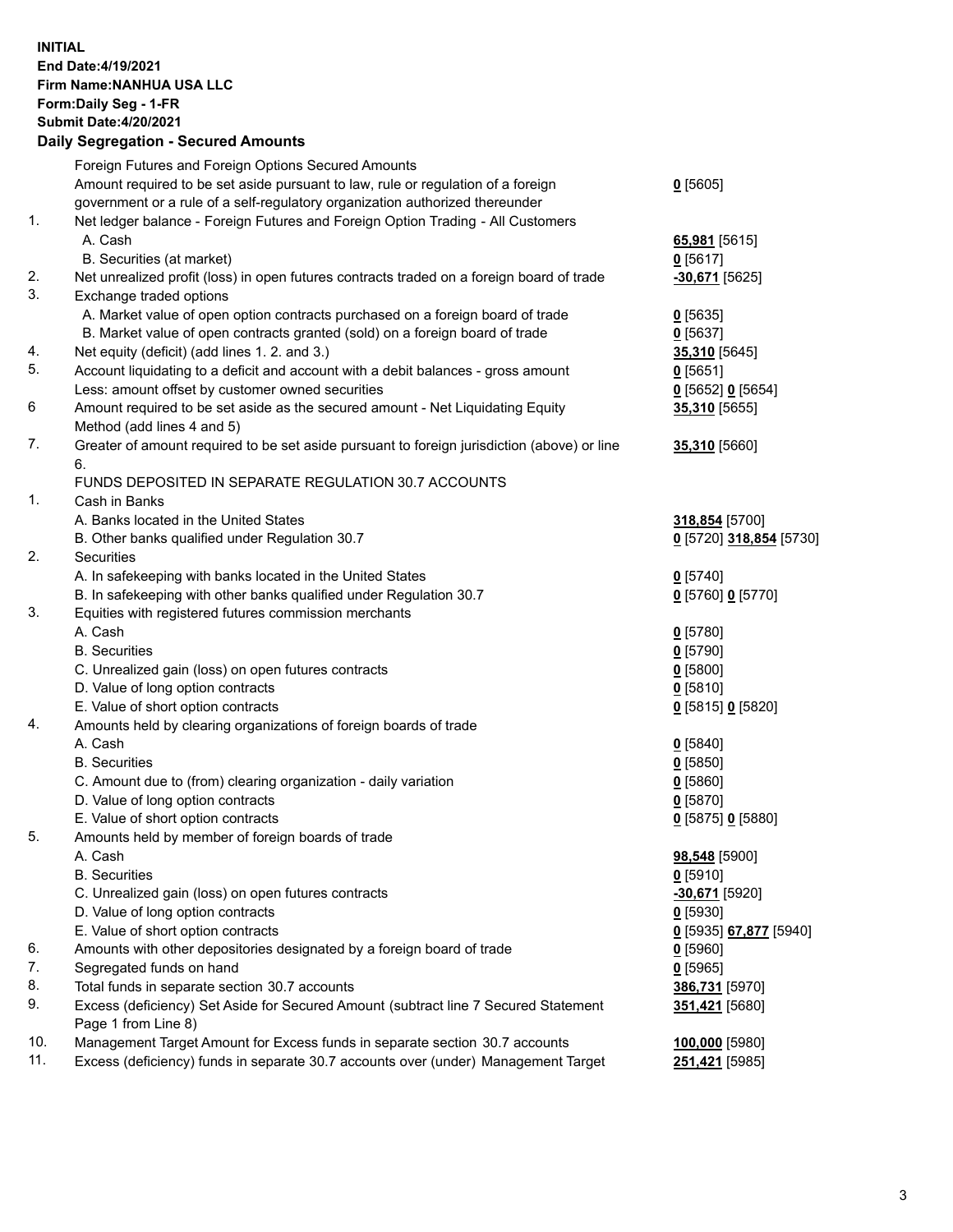| <b>INITIAL</b> | End Date: 4/19/2021<br><b>Firm Name: NANHUA USA LLC</b><br>Form: Daily Seg - 1-FR<br><b>Submit Date: 4/20/2021</b><br>Daily Segregation - Segregation Statement |                                      |
|----------------|-----------------------------------------------------------------------------------------------------------------------------------------------------------------|--------------------------------------|
|                | SEGREGATION REQUIREMENTS (Section 4d(2) of the CEAct)                                                                                                           |                                      |
| 1.             | Net ledger balance                                                                                                                                              |                                      |
|                | A. Cash                                                                                                                                                         | 159,970,446 [5000]                   |
|                | B. Securities (at market)                                                                                                                                       | $0$ [5010]                           |
| 2.             | Net unrealized profit (loss) in open futures contracts traded on a contract market                                                                              | -22,896,237 [5020]                   |
| 3.             | Exchange traded options                                                                                                                                         |                                      |
|                | A. Market value of open option contracts purchased on a contract market                                                                                         | 607,672 [5030]                       |
|                | B. Market value of open option contracts granted (sold) on a contract market                                                                                    | $-1,054,048$ [5040]                  |
| 4.             | Net Equity (deficit) (add lines 1, 2, and 3)                                                                                                                    | 136,627,833 [5050]                   |
| 5.             | Accounts liquidating to a deficit and accounts with                                                                                                             |                                      |
|                | debit balances - gross amount                                                                                                                                   | $0$ [5060]                           |
|                | Less: amount offset by customer owned securities                                                                                                                | $0$ [5070] 0 [5080]                  |
| 6.             | Amount required to be segregated (add lines 4 and 5)                                                                                                            | 136,627,833 [5090]                   |
|                | FUNDS IN SEGREGATED ACCOUNTS                                                                                                                                    |                                      |
| 7.             | Deposited in segregated funds bank accounts                                                                                                                     |                                      |
|                | A. Cash                                                                                                                                                         | 35,393,192 <sub>[5100]</sub>         |
|                | B. Securities representing investment of customers' funds (at market)                                                                                           | $0$ [5110]                           |
|                | C. Securities held for particular customers or option customers in lieu of cash (at                                                                             | $0$ [5120]                           |
|                | market)                                                                                                                                                         |                                      |
| 8.             | Margins on deposit with derivatives clearing organizations of contract markets                                                                                  |                                      |
|                | A. Cash                                                                                                                                                         | 111,950,858 [5130]                   |
|                | B. Securities representing investment of customers' funds (at market)                                                                                           | $0$ [5140]                           |
|                | C. Securities held for particular customers or option customers in lieu of cash (at                                                                             | $0$ [5150]                           |
|                | market)                                                                                                                                                         |                                      |
| 9.             | Net settlement from (to) derivatives clearing organizations of contract markets                                                                                 | 645,506 [5160]                       |
| 10.            | Exchange traded options                                                                                                                                         |                                      |
|                | A. Value of open long option contracts                                                                                                                          | 607,672 [5170]                       |
|                | B. Value of open short option contracts                                                                                                                         | -1,054,048 [5180]                    |
| 11.            | Net equities with other FCMs                                                                                                                                    |                                      |
|                | A. Net liquidating equity                                                                                                                                       | $0$ [5190]                           |
|                | B. Securities representing investment of customers' funds (at market)                                                                                           | $0$ [5200]                           |
|                |                                                                                                                                                                 |                                      |
|                | C. Securities held for particular customers or option customers in lieu of cash (at                                                                             | $0$ [5210]                           |
| 12.<br>13.     | market)                                                                                                                                                         |                                      |
|                | Segregated funds on hand                                                                                                                                        | $0$ [5215]                           |
|                | Total amount in segregation (add lines 7 through 12)                                                                                                            | 147,543,180 [5220]                   |
| 14.            | Excess (deficiency) funds in segregation (subtract line 6 from line 13)                                                                                         | 10,915,347 [5230]                    |
| 15.<br>16.     | Management Target Amount for Excess funds in segregation<br>Excess (deficiency) funds in segregation over (under) Management Target Amount                      | 3,500,000 [5240]<br>7,415,347 [5250] |